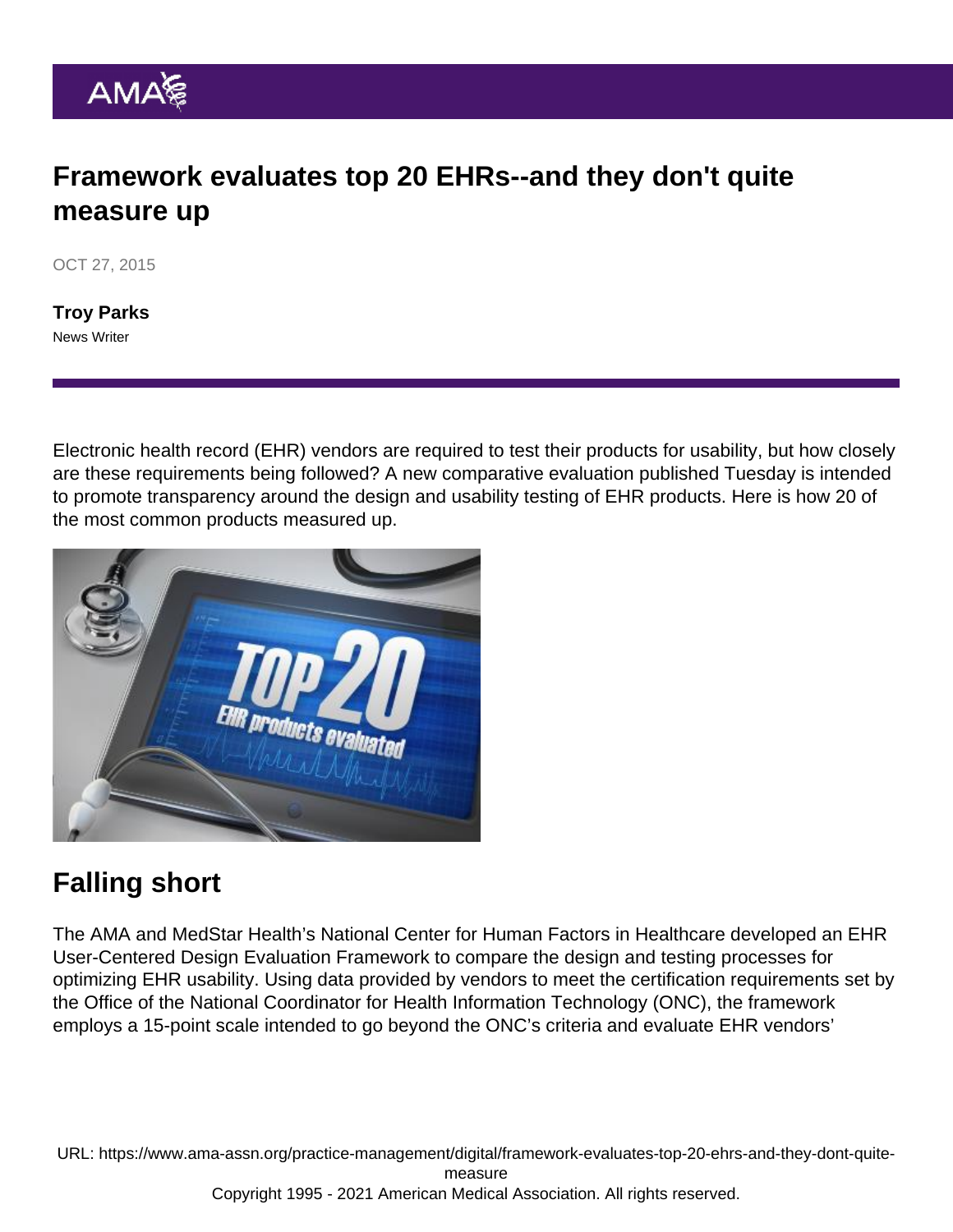compliance with best practices for a user-centered design process to encourage the ONC to raise the bar on federal usability certification.



Effective usability is critical to patient safety and physician satisfaction. In 2013, a [study](http://www.rand.org/pubs/research_reports/RR439.html) from

the AMA and the RAND Corporation found that EHR usability represents a unique and vexing challenge to physician professional satisfaction. The framework analysis showed a lack of focus on user-centered design and usability testing among a large majority of the 20 EHR products.

Out of those 20 products evaluated, only three met each of the basic capabilities measured. [View the](http://www.medicalhumanfactors.net/health-it/ehr-vendor-framework/#q={}) [assessment](http://www.medicalhumanfactors.net/health-it/ehr-vendor-framework/#q={}) for full results on all 20 products.

## A call to raise the bar

Thorough user-centered design and testing for EHR products is essential when developing useful tools that will improve patient safety and meet the work flow and information needs of today's practice. Because the ONC does not have many of the measurements for best practices implemented in their certification process, many EHR products become certified without meeting practical usability necessities required for EHRs to work in the ways physicians and patients need them to each day.

"Physician experiences documented by the AMA demonstrate that most EHR systems fail to support effective and efficient clinical work, and continued issues with usability are a key factor driving low satisfaction with many EHR products," AMA President Steven J. Stack, MD, said in a news release. "Our goal is to shine light on the low-bar of the certification process and how EHRs are designed and user-tested to drive improvements that respond to the urgent physician need for better designed EHR systems."

Advancements in health IT, like EHRs, are supposed to make clinical work flow more fluid and practical. Yet, the EHR products evaluated failed at the most basic levels of usability and have added frustration to the delivery of effective, quality patient care.

"Alignment with best practices for user-centered design and testing is a starting point that regulators and industry should meet and exceed," said Raj Ratwani, PhD, scientific director of the Human Factors Center and principle developer of the framework. "The framework we developed is the first step in bringing greater transparency to the usability processes of EHR vendors."

The framework builds on a study on EHR usability that was published by JAMA in September. In that study, Ratwani and colleagues analyzed available reports from the top 50 EHR vendors as measured

URL: [https://www.ama-assn.org/practice-management/digital/framework-evaluates-top-20-ehrs-and-they-dont-quite](https://www.ama-assn.org/practice-management/digital/framework-evaluates-top-20-ehrs-and-they-dont-quite-measure)[measure](https://www.ama-assn.org/practice-management/digital/framework-evaluates-top-20-ehrs-and-they-dont-quite-measure) Copyright 1995 - 2021 American Medical Association. All rights reserved.